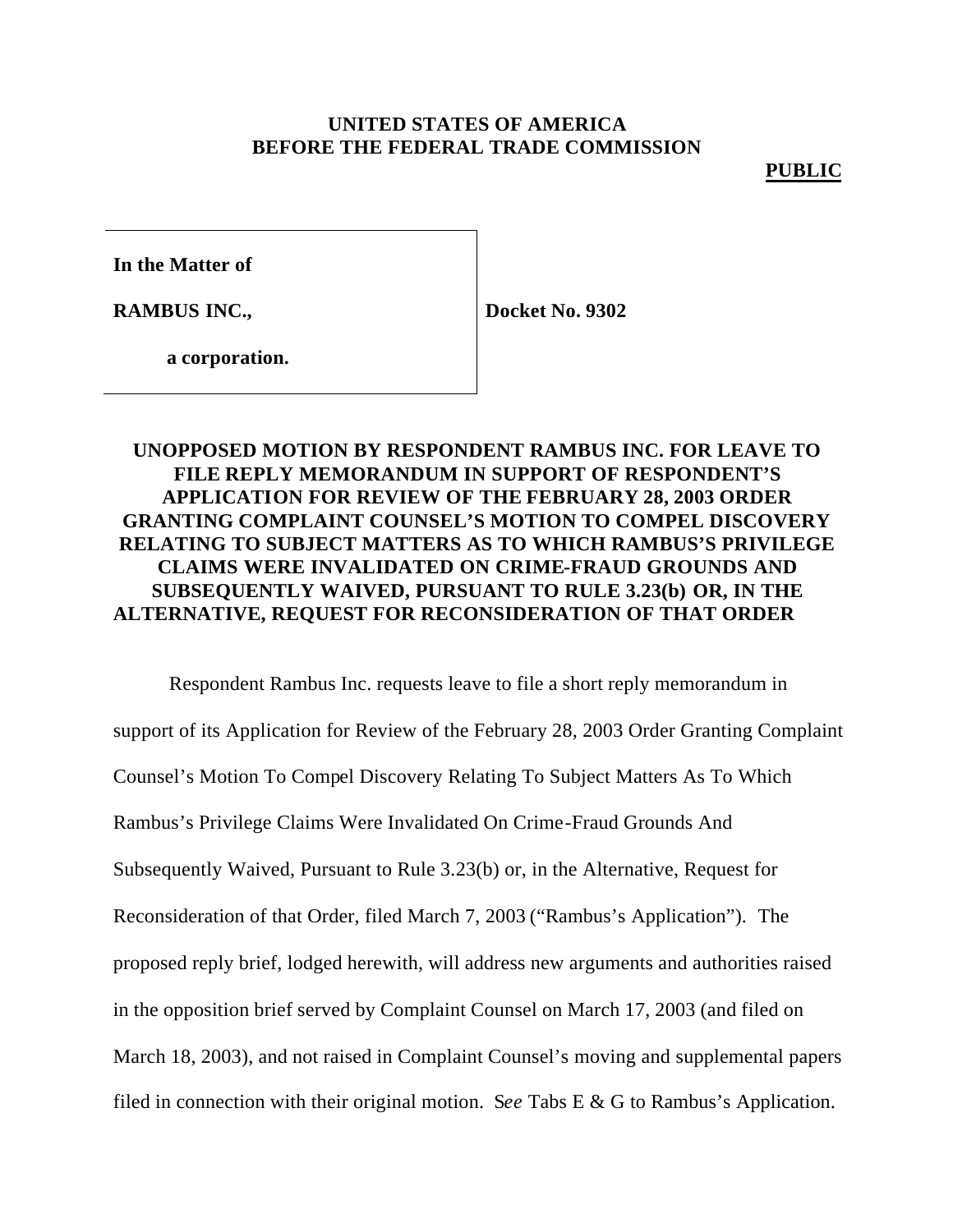It also briefly addresses the issue of waiver raised in Complaint Counsel's opposition to Rambus's application, which issue, although raised in the papers filed in connection with the original motion, was not a basis for the Order for which reconsideration or interlocutory review is being sought.

Complaint Counsel have informed Rambus that they do not oppose this motion for leave to file a reply.

Accordingly, Rambus requests that this motion be granted.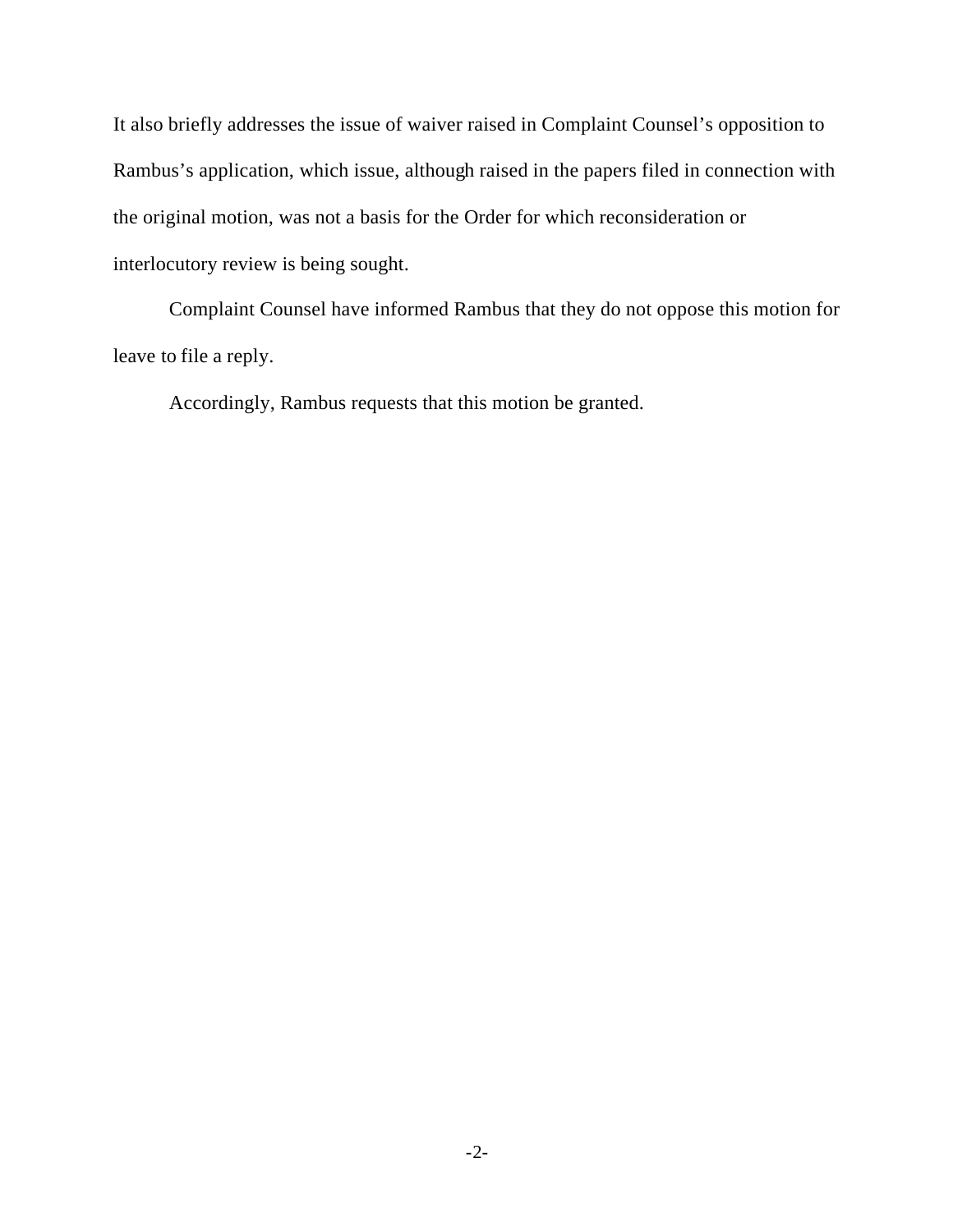$\overline{\phantom{a}}$ 

Gregory P. Stone Steven M. Perry MUNGER, TOLLES & OLSON LLP 355 South Grand Avenue, 35th Floor Los Angeles, California 90071 (213) 683-9100

A. Douglas Melamed IJay Palansky Kenneth A. Bamberger WILMER, CUTLER & PICKERING 2445 M Street, N.W. Washington, D.C. 20037 (202) 663-6000

Sean C. Cunningham John M. Guaragna Gray, Cary, Ware & Freidenrich LLP 401 "B" Street, Suite 2000 San Diego, California 92101 (619) 699-2700